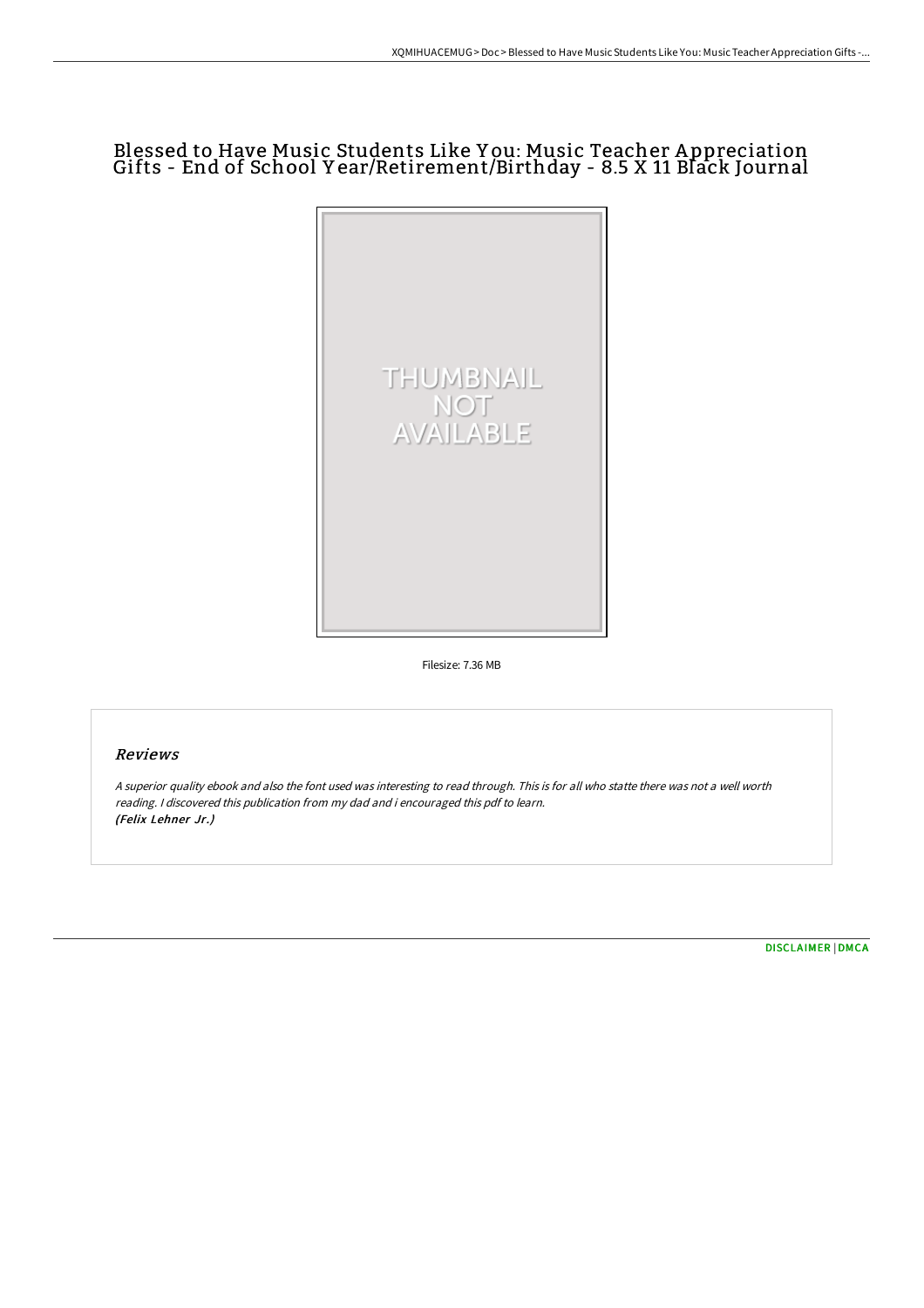## BLESSED TO HAVE MUSIC STUDENTS LIKE YOU: MUSIC TEACHER APPRECIATION GIFTS - END OF SCHOOL YEAR/RETIREMENT/BIRTHDAY - 8.5 X 11 BLACK JOURNAL



To get Blessed to Have Music Students Like You: Music Teacher Appreciation Gifts - End of School Year/Retirement/Birthday -8.5 X 11 Black Journal PDF, please follow the button under and save the file or get access to other information which might be relevant to BLESSED TO HAVE MUSIC STUDENTS LIKE YOU: MUSIC TEACHER APPRECIATION GIFTS - END OF SCHOOL YEAR/RETIREMENT/BIRTHDAY - 8.5 X 11 BLACK JOURNAL ebook.

Createspace Independent Publishing Platform, 2018. PAP. Condition: New. New Book. Shipped from US within 10 to 14 business days. THIS BOOK IS PRINTED ON DEMAND. Established seller since 2000.